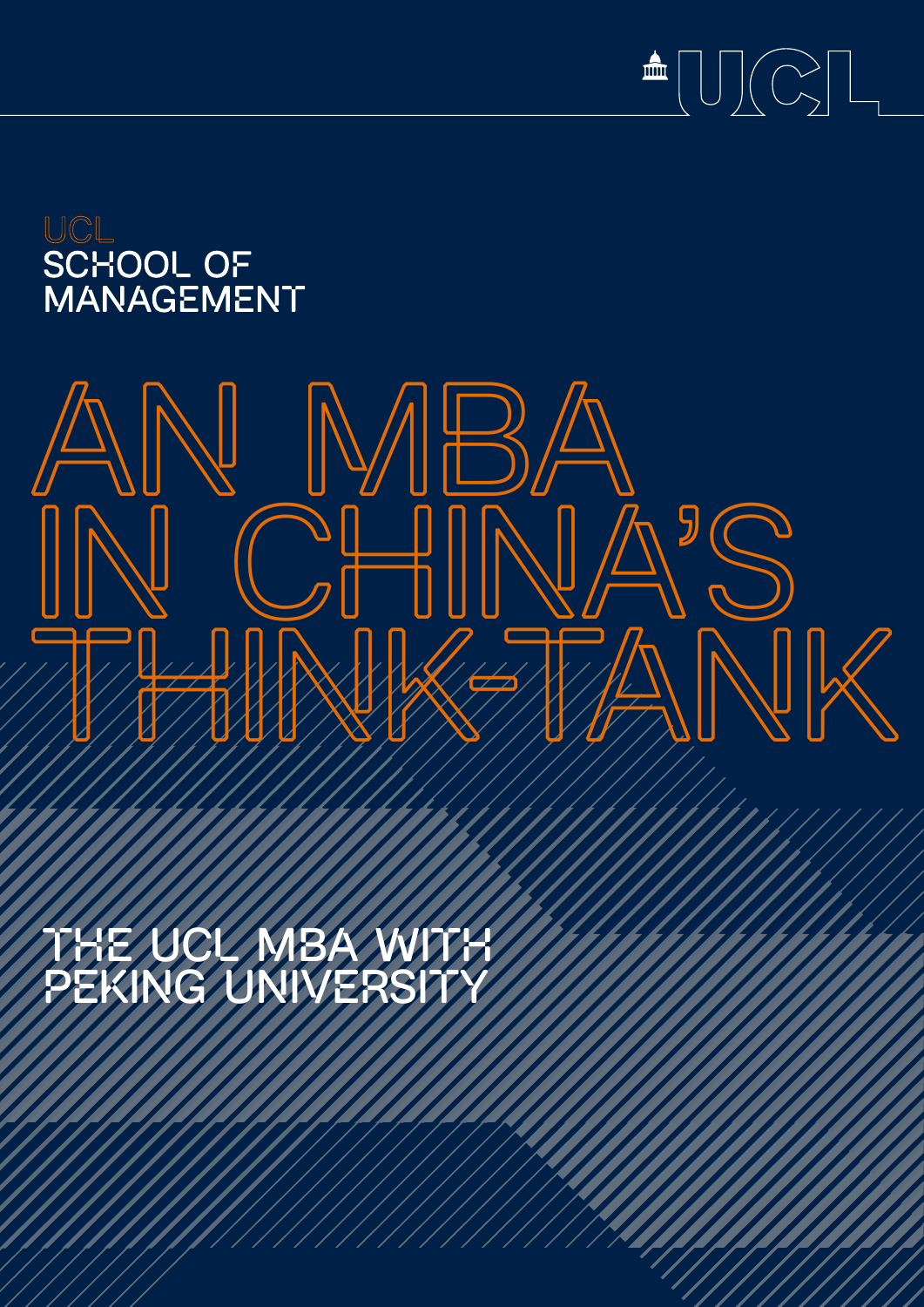#### **The UCL MBA with Peking University**

The MBA programme of choice for professionals based in China who wish to engage with China's innovation and technology industries and entrepreneurship communities.



#### In China, Asia-Pacific's Top 20 Business Schools for Research Excellence





*QS Global 250 Business Schools Report 2017*





#1

In China, 'The Most Valuable MBA' *Forbes China*

**Forbes** 



*Bloomberg Businessweek*

**Bloomberg Businessweek** 

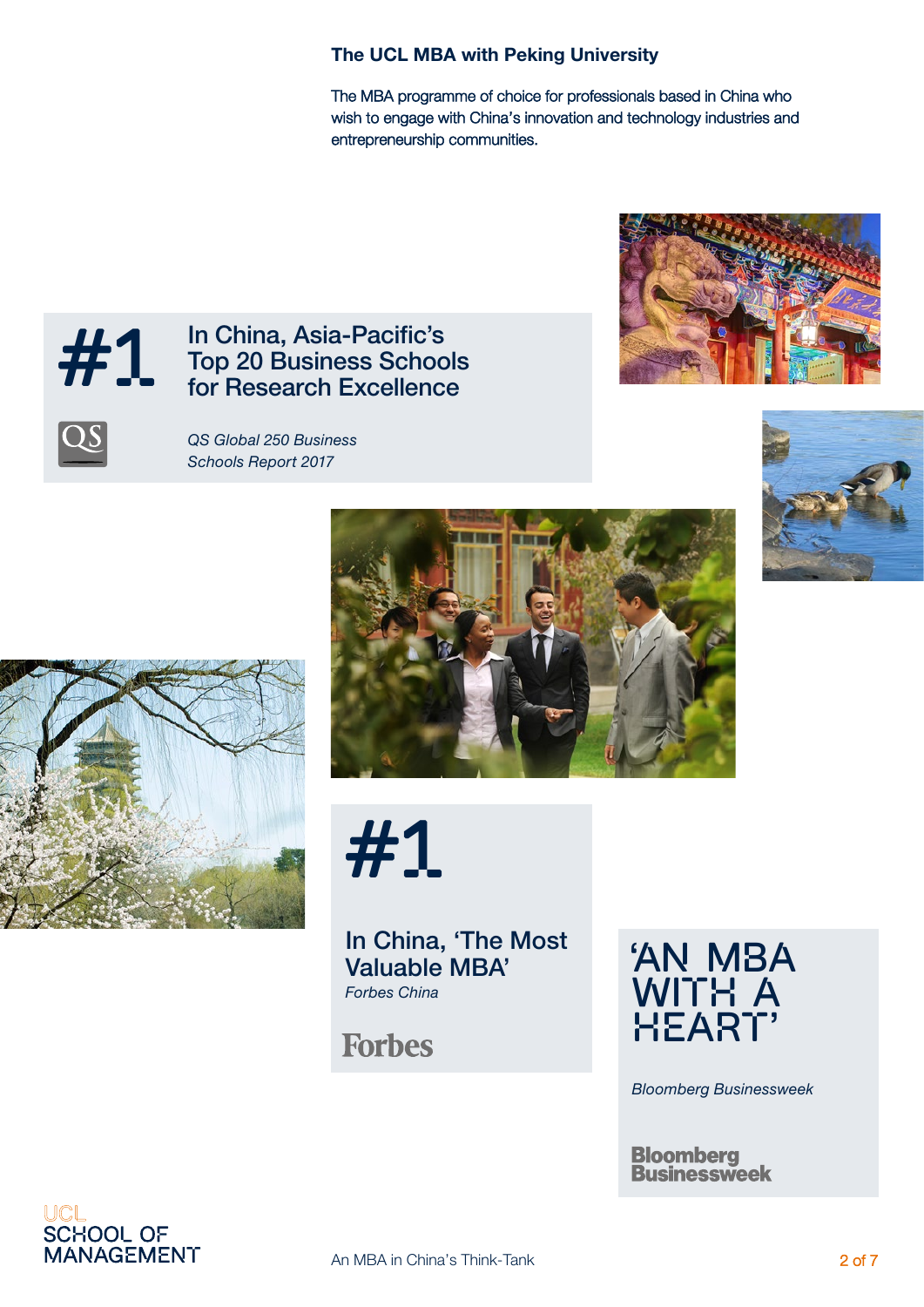#### Programme Highlights

A World-class MBA from UCL, a global top-10 university, hosted at Peking University, one of China's leading universities.



#### In-depth Understanding of China

As an MBA in China's think tank, UCL and BiMBA are committed to helping you develop a macro way of thinking, and giving you a high-level perspective of managing companies in shifting national and international government policy contexts.

#### Academic Experience

- The professors at UCL and BiMBA are drawn from top business schools in the world — UK, U.S., Europe, China and elsewhere.
- Core modules and a series of forward-looking electives are designed to train, develop and inspire passionate business leaders and professionals.

#### Advance Your Career

- The career office provides you with professional counseling and coaching, career management tools, interview skill training and job searching resources to help you progress your career journey.
- Mentors are exclusively matched one-on-one to students and bring a wealth of industry expertise to help develop personalised career strategies.

#### Diverse and Global Community

• UCL and PKU's active alumni community includes more than 500,000 business leaders, professional managers, entrepreneurs, academic and political leaders around the world.

#### **Scholarships**

- A variety of scholarships are awarded to up to 70% full-time and 30% part-time students.
- One-half tuition to full-tuition scholarships are offered to exceptional students who exemplify leadership, entrepreneurship, public service and innovation.
- Belt and Road Scholarship is designated for outstanding candidates from Belt and Road countries.

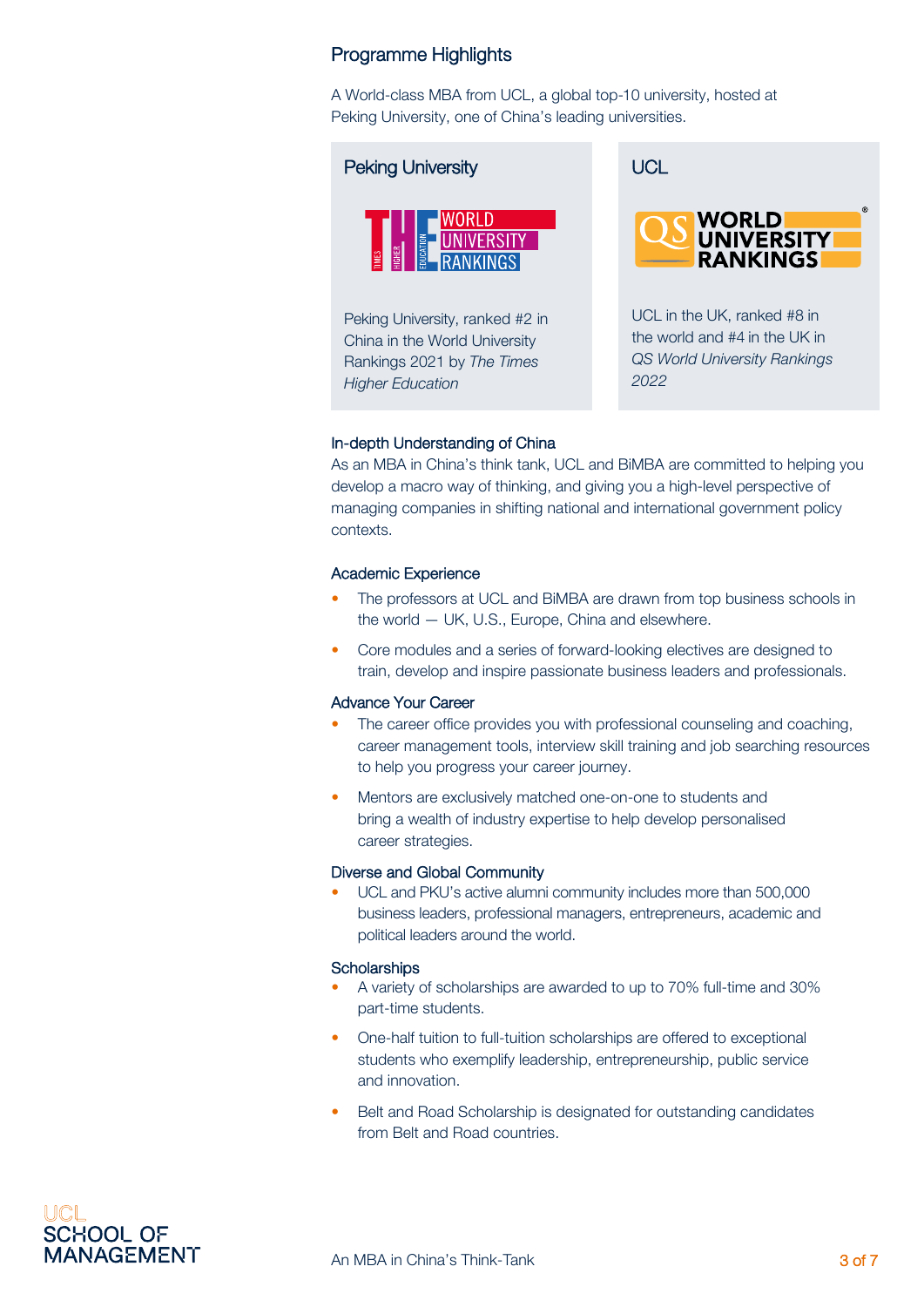#### Peking University — UCL MBA

The Peking University — UCL MBA combines the unique research and teaching strength of the Peking University National School of Development and the UCL School of Management. Best practices in management have evolved to adjust to the ubiquity of technology, and forward-looking academics at the UCL School of Management that specialise in innovation, entrepreneurship, technology, and analytics help you to make the most of advancing technologies. The programme will help you to develop the quantitative and qualitative analytical skills necessary to engage with our changing world.

| <b>Format</b>             | <b>Full-time MBA</b> | <b>Part-time MBA</b>                                                                                                                                                                                                                                                                                                                                                                           |  |  |  |
|---------------------------|----------------------|------------------------------------------------------------------------------------------------------------------------------------------------------------------------------------------------------------------------------------------------------------------------------------------------------------------------------------------------------------------------------------------------|--|--|--|
| <b>Duration</b>           | 16 Months            | 28 Months                                                                                                                                                                                                                                                                                                                                                                                      |  |  |  |
| <b>Class Meets Time</b>   | Weekdays             | Weekends                                                                                                                                                                                                                                                                                                                                                                                       |  |  |  |
| Language                  | English              |                                                                                                                                                                                                                                                                                                                                                                                                |  |  |  |
| <b>Location</b>           |                      | Peking University, China + An Elective Module in London                                                                                                                                                                                                                                                                                                                                        |  |  |  |
| <b>Degree</b>             |                      | 1. MBA Degree Granted by University College London<br>2. Certificate from Peking University                                                                                                                                                                                                                                                                                                    |  |  |  |
| <b>Tuition Fees</b>       |                      | RMB 368,000 (approx. USD 56,500)                                                                                                                                                                                                                                                                                                                                                               |  |  |  |
| <b>Application Starts</b> | September 2021       |                                                                                                                                                                                                                                                                                                                                                                                                |  |  |  |
| <b>Application Ends</b>   | June 30 2022         |                                                                                                                                                                                                                                                                                                                                                                                                |  |  |  |
| <b>Admission Test</b>     |                      | Option 1 GMAT/GRE Option 2 On-campus Test<br>*All students whose first language is not English AND who are not nationals of a country<br>deemed by either the UK Home Office or UCL to be "majority English speaking", must<br>be able to provide recent evidence that their spoken and written command of the<br>English language is adequate for the programmes for which they have applied. |  |  |  |
| <b>Programme Start</b>    | September, 2022      |                                                                                                                                                                                                                                                                                                                                                                                                |  |  |  |

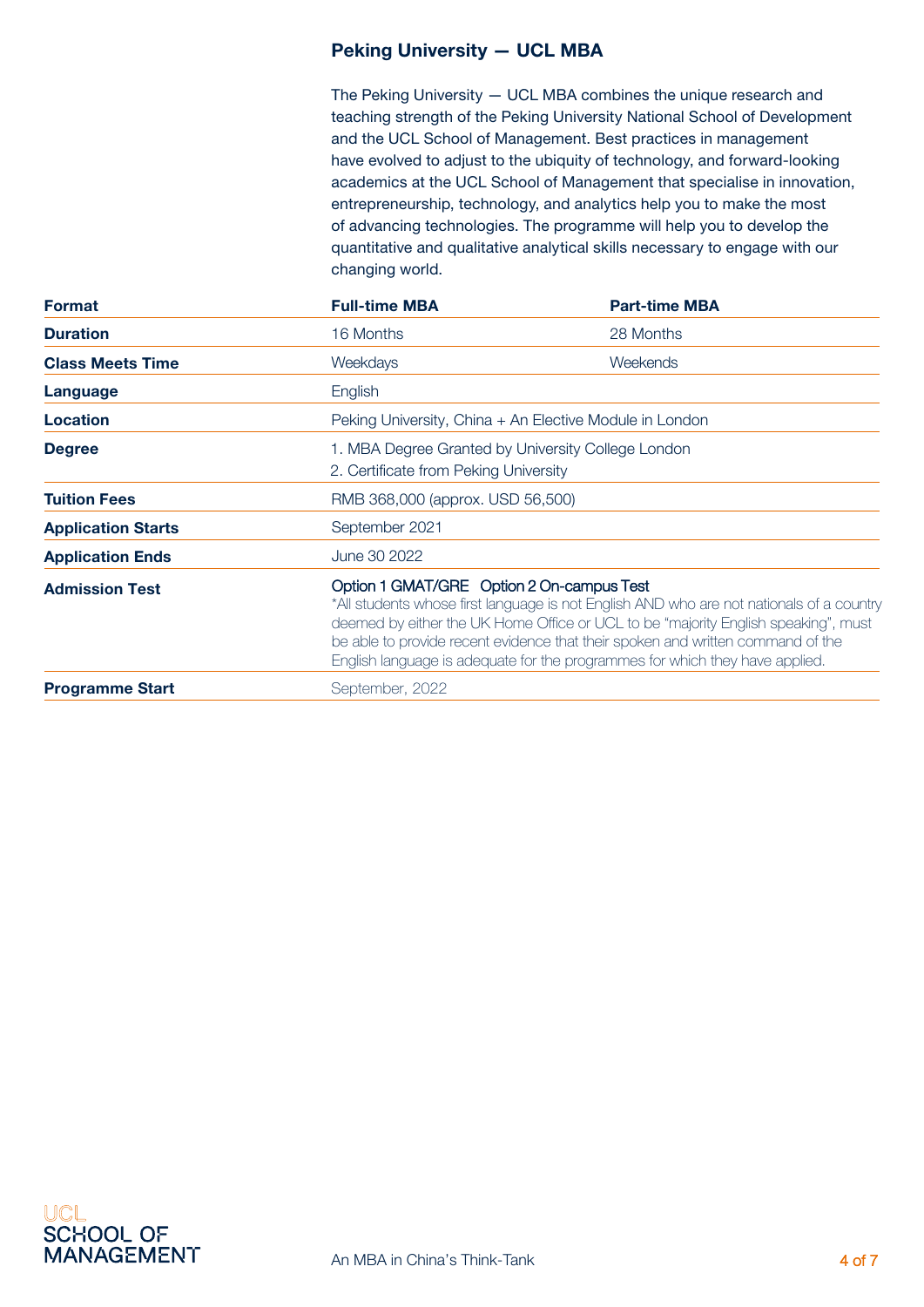#### **Curriculum**

| <b>Core Modules</b>                                                                |                                                                        |                                      |  |  |
|------------------------------------------------------------------------------------|------------------------------------------------------------------------|--------------------------------------|--|--|
| <b>Accounting and Finance</b>                                                      | Financial and Managerial Accounting                                    | Corporate Finance                    |  |  |
| <b>Decision-making and Analytics</b>                                               | Decision Making for Business<br><b>Business Strategy and Analytics</b> |                                      |  |  |
| <b>Economics and Business in China</b>                                             | China's Economic Development<br><b>Managerial Economics</b>            |                                      |  |  |
| <b>Marketing</b>                                                                   | <b>Marketing Science</b>                                               | Marketing Research                   |  |  |
| <b>Operations</b>                                                                  | <b>Operations Analytics</b>                                            | Operations and Technology Management |  |  |
| <b>Organisational Behaviour and</b><br>Leadership                                  | Global Leadership<br>Managing Organisational Behaviour                 |                                      |  |  |
| <b>Strategy</b>                                                                    | Corporate Strategy                                                     | <b>Strategic Management</b>          |  |  |
| <b>Business Research Project</b>                                                   | <b>Business Research Project</b>                                       |                                      |  |  |
| <b>Optional Modules</b>                                                            |                                                                        |                                      |  |  |
| <b>Entrepreneurship and Innovation</b><br><b>In Europe</b>                         | Entrepreneurship in Europe<br><b>Corporate Venturing</b>               |                                      |  |  |
| <b>Digital Marketing</b>                                                           | Digital Marketing                                                      |                                      |  |  |
| <b>Consumer Behaviour</b>                                                          | <b>Consumer Behaviour</b>                                              |                                      |  |  |
| <b>Influence and Negotiations</b>                                                  | Influence and Negotiations                                             |                                      |  |  |
| <b>Managing across Cultures</b>                                                    | Managing across Cultures                                               |                                      |  |  |
| <b>Entrepreneurship</b>                                                            | Entrepreneurship                                                       |                                      |  |  |
| <b>Global Entrepreneurial Systems</b>                                              | <b>Global Entrepreneurial Systems</b>                                  |                                      |  |  |
| <b>Emerging Business Technologies</b>                                              | <b>Emerging Business Technologies</b>                                  |                                      |  |  |
| <b>International Business Finance</b>                                              | <b>International Business Finance</b>                                  |                                      |  |  |
| <b>Financing Technology Ventures</b>                                               | <b>Financing Technology Ventures</b>                                   |                                      |  |  |
| <b>Management of non-profit</b><br>organisations                                   | Management of non-profit organisations                                 |                                      |  |  |
| <b>Statistics and Analytics for Business</b> Statistics and Analytics for Business |                                                                        |                                      |  |  |
| <b>Strategic Human Resource</b><br><b>Management</b>                               | Strategic Human Resource Management                                    |                                      |  |  |
| <b>Design Thinking for Strategy</b>                                                | Design Thinking for Strategy                                           |                                      |  |  |
| <b>China Insights (taught in Chinese)</b>                                          |                                                                        |                                      |  |  |
| <b>China Insights</b>                                                              | Organisational Management in Times of Change                           |                                      |  |  |
|                                                                                    | Leadership in Chinese Traditional Culture                              |                                      |  |  |
|                                                                                    | <b>Competition Strategy</b>                                            |                                      |  |  |
|                                                                                    | Marketing in China                                                     |                                      |  |  |
|                                                                                    | National Development Lecture Series                                    |                                      |  |  |
| <b>Business Research Project</b>                                                   |                                                                        |                                      |  |  |

Students will undertake a business research project. Based on availability, students can choose to develop a consultancy project with a company. Students can also choose to write a business plan for a new or existing business or choose to write a dissertation based on a piece of management- or business-related research. Students are offered training and guidance on consultancy services, business planning, and business research.

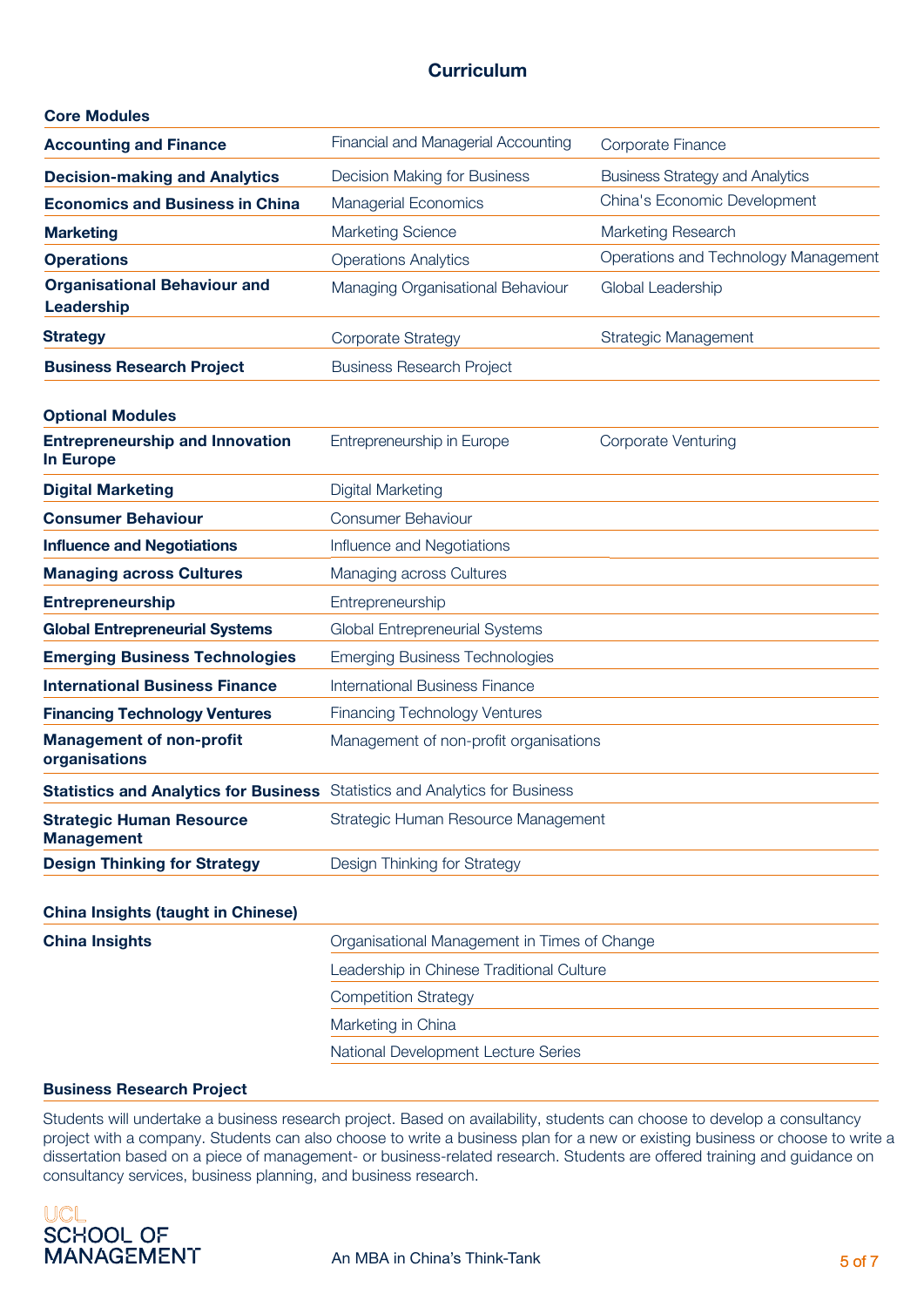#### **Application**

Application rounds for 2022 recruitment

| <b>Application</b><br><b>Round</b> | <b>Round</b><br><b>Deadline</b> | <b>Online Application</b><br><b>Submission Deadline</b> | <b>On-campus Test</b><br>and Interview Date |
|------------------------------------|---------------------------------|---------------------------------------------------------|---------------------------------------------|
| <b>Round 1</b>                     | 2021/12/31                      | 2021/1-/17                                              | 2021/10/30                                  |
|                                    |                                 | 2021/11/07                                              | 2021/11/20                                  |
|                                    |                                 | 2021/12/05                                              | 2021/12/18                                  |
| <b>Round 2</b>                     | 2022/02/28                      | 2022/01/02                                              | 2022/01/15                                  |
|                                    |                                 | 2022/02/27                                              | 2022/03/12                                  |
| <b>Round 3</b>                     | 2022/04/30                      | 2022/03/27                                              | 2022/04/09                                  |
|                                    |                                 | 2022/04/10                                              | 2022/04/23                                  |
|                                    |                                 | 2022/04/24                                              | 2022/05/14                                  |
| <b>Round 4</b>                     | 2022/06/30                      | 2022/05/15                                              | 2022/05/28                                  |
|                                    |                                 | 2022/05/29                                              | 2022/06/11                                  |
|                                    |                                 | 2022/06/12                                              | 2022/06/25                                  |
|                                    |                                 | 2022/06/30                                              | 2022/07/16                                  |

#### Entry Requirements

- 1. A good undergraduate degree from a recognised university
- 2. At least three years' full-time work experience before entrance
- 3. To pass an admissions test: GMAT, GRE or On-campus Admissions Test
- 4. To pass an English Language Proficiency Exam

#### Application Process

1. Submit Online Application 3. Take Tests 2. Attend Interview (by Invitation) 4. Receive Admission **Decision**